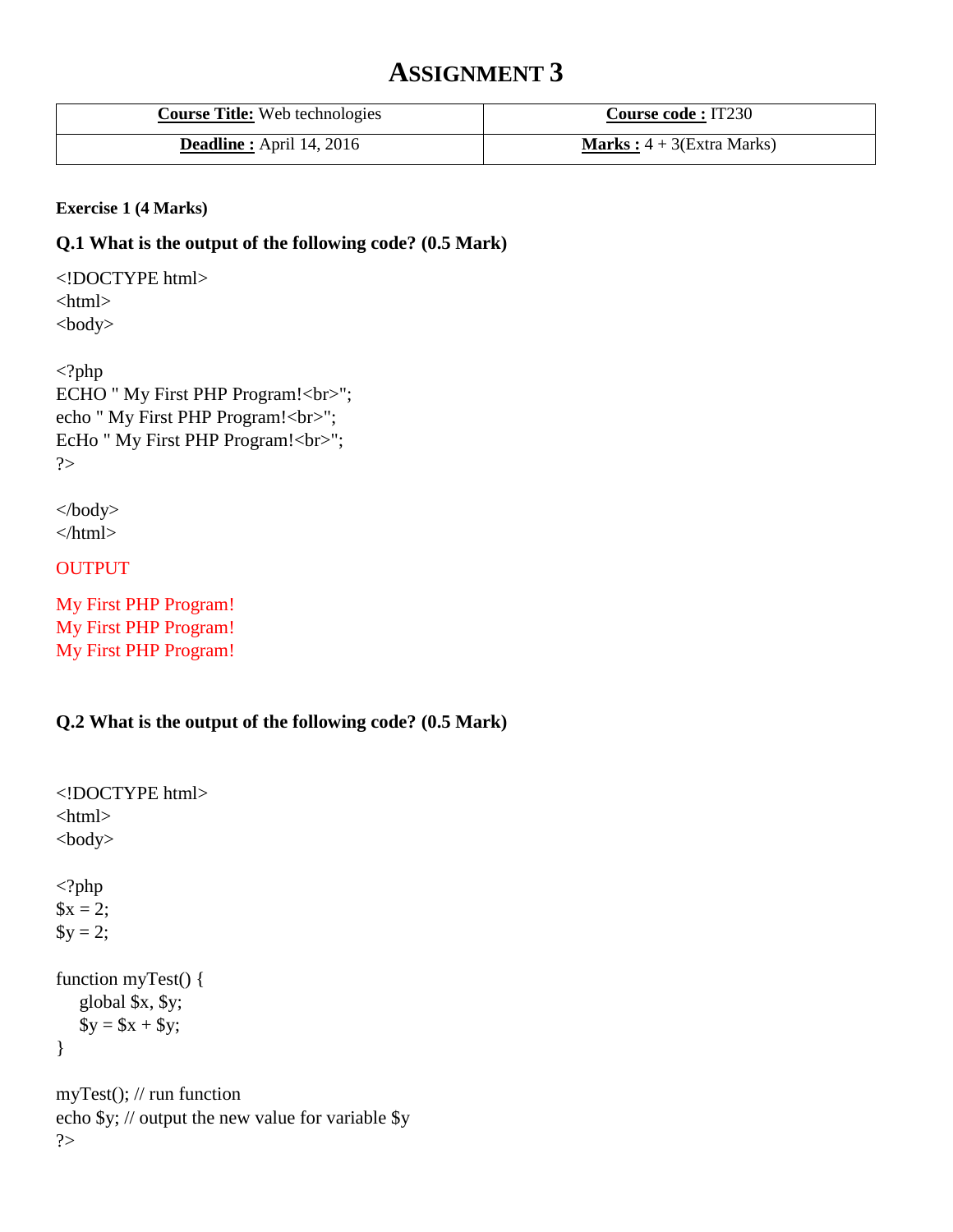#### </body> </html>

#### **OUTPUT**

4

## **Q3. What will be the output of the code below and why? (1 Mark)**

 $$x=5;$ echo \$x; echo " $\text{str}$  />"; echo  $$x++$x++;$ echo " $\text{str}$  />"; echo \$x; echo " $\text{str}$  />"; echo \$x- - -\$x - -; echo " $\text{str}$  />"; echo \$x;

Answer 3: The output will be as follows: 5 11 7 1 5

Here's are the two key facts that explain why:

1. The term \$x++ says to use the current value of \$x and *then* increment it. Similarly, the term \$x-- says to use the current value of \$x and *then* decrement it.

2. The increment operator  $(++)$  has higher precedence then the sum operator  $(+)$  in order of operations. With these points in mind, we can understand that  $x_{t++}x_{t++}$  is evaluated as follows: The first reference to  $x$ 

is when its value is still 5 (i.e., *before* it is incremented) and the second reference to  $\vert x \vert$  is then when its value is 6 (i.e., before it is *again* incremented), so the operation is  $5 + 6$  which yields 11.

After this operation, the value of  $\|\mathbf{x}\|$  is 7 since it has been incremented twice.

Similarly, we can understand that  $x$ -- $x$ - $\vert$  is evaluated as follows: The first reference to  $\vert x \vert$  is when its value is still 7 (i.e., *before* it is decremented) and the second reference to  $x$  is then when its value is 6 (i.e., before it is *again* decremented), so the operation is  $7 - 6$  which yields 1. After this operation, the value of  $\delta x$  is back to its original value of 5, since it has been incremented twice and then decremented twice.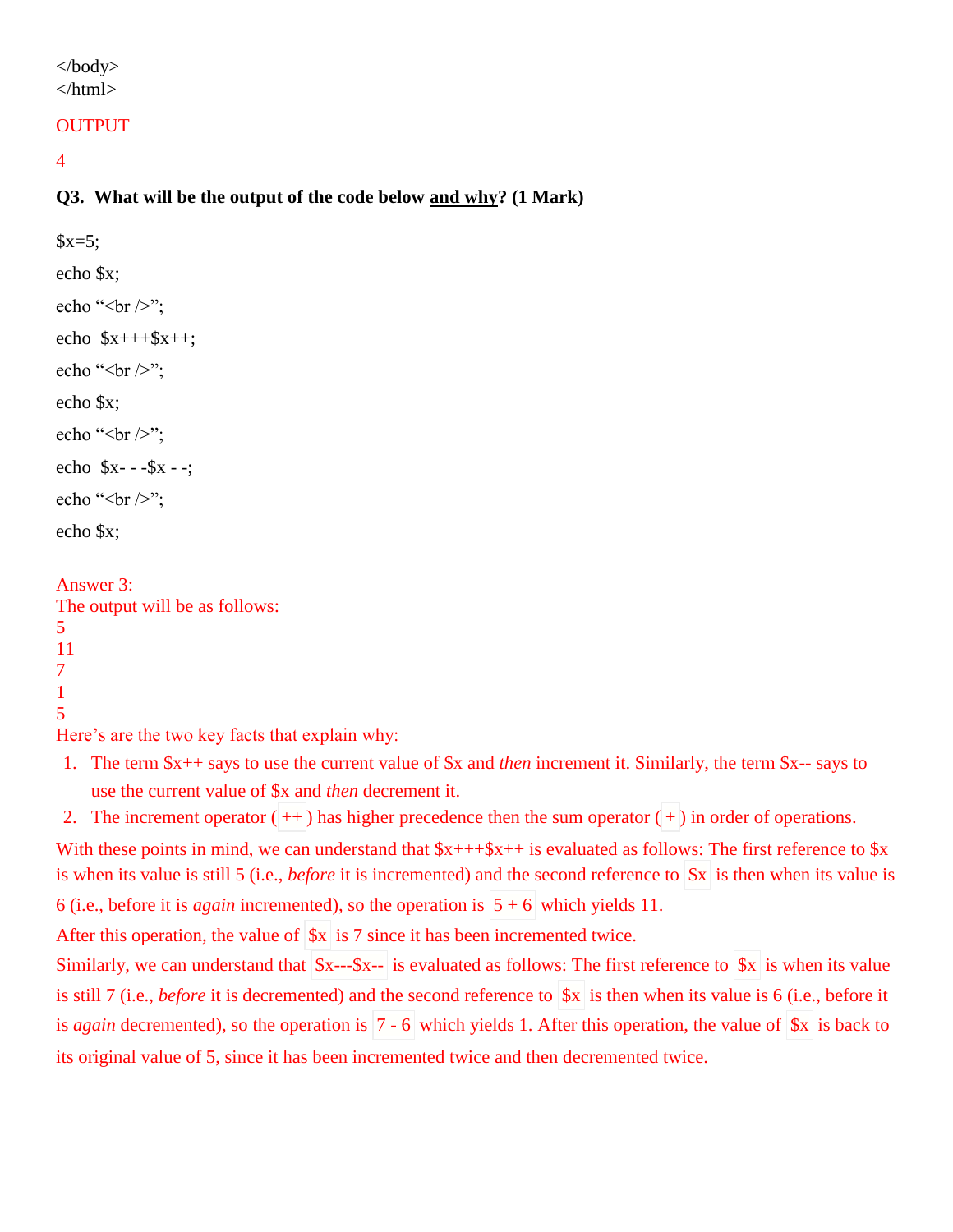#### **Q4. Given the following HTML form code, Write Ex2.php that displays all the input of the user (2 Marks)**

 $\langle$ html $>$ <head> <title>Personal INFO</title> </head> <body> <form method="post" action="Ex2.php"> First Name:<input type="text" size="12" maxlength="12" name="Fname"><br/>>br /> Last Name:<input type="text" size="12" maxlength="36" name="Lname"><br/>>br /> Gender:<br/>br /> Male:<input type="radio" value="Male" name="gender"><br/><br/>bo /> Female:<input type="radio" value="Female" name="gender"><br/>>br /> Please choose type of residence: < br /> Steak:<input type="checkbox" value="Steak" name="food[]"><br/><br/>b> Pizza:<input type="checkbox" value="Pizza" name="food[]"><br/><br/>bt /> Chicken:<input type="checkbox" value="Chicken" name="food[]"><br/><br/>bt /> <textarea rows="5" cols="20" name="quote" wrap="physical">Enter your favorite quote!</textarea><br /> Select a Level of Education: < br /> <select name="education"> <option value="Jr.High">Jr.High</option> <option value="HighSchool">HighSchool</option> <option value="College">College</option></select><br /> Select your favorite time of day: < br /> <select name="TofD" size="3"> <option value="Morning">Morning</option> <option value="Day">Day</option> <option value="Night">Night</option></select><br /> <input type="submit" value="submit" name="submit"> </form> </body> </html>